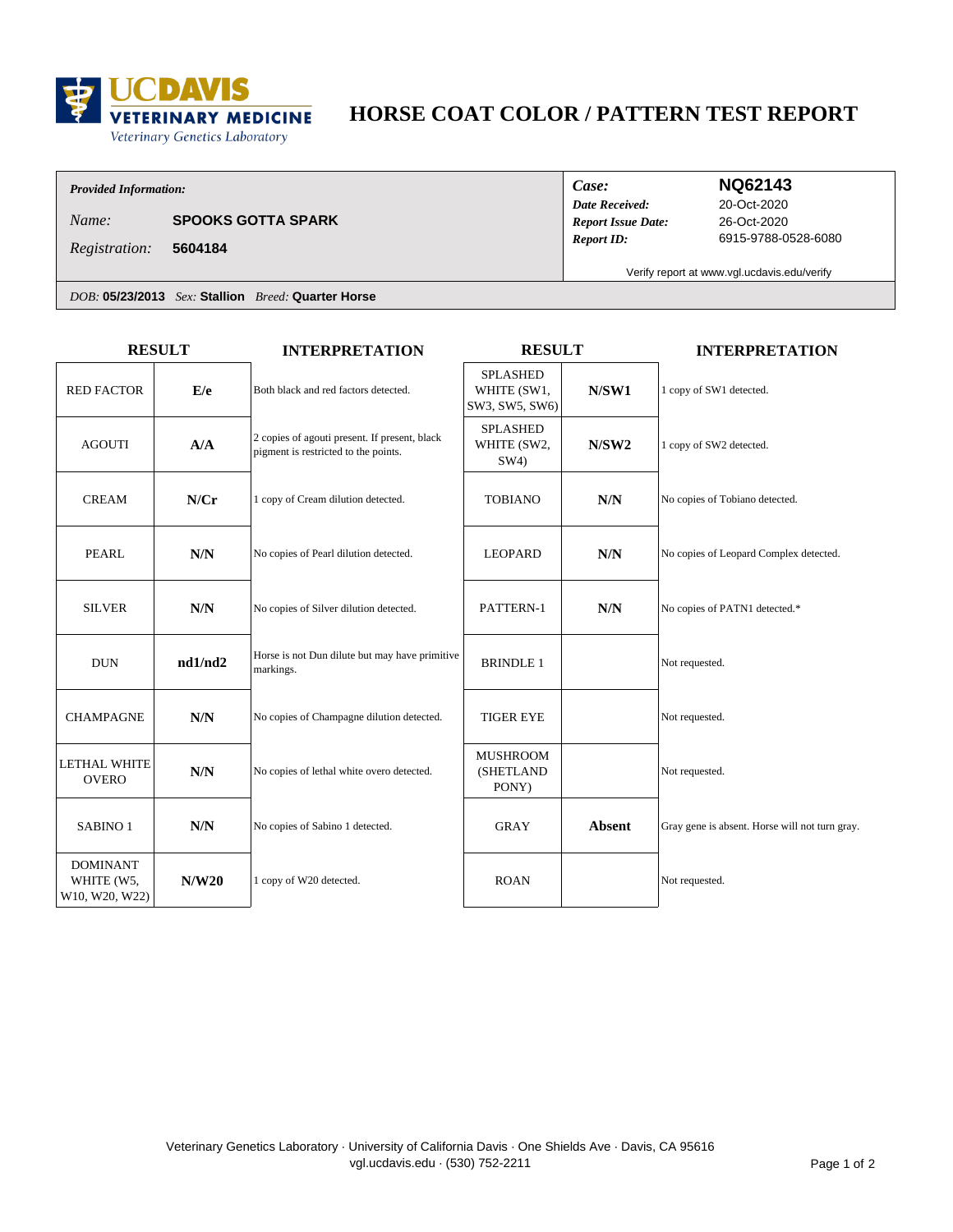

## **HORSE COAT COLOR / PATTERN TEST REPORT**

| Client/Owner/Agent Information:    | Case:                     | NQ62143                                     |
|------------------------------------|---------------------------|---------------------------------------------|
| LORENZO LOTTI                      | Date Received:            | 20-Oct-2020                                 |
| PO BOX 361                         | <b>Report Issue Date:</b> | 26-Oct-2020                                 |
| WHITESBORO, TX 76273               | <b>Report ID:</b>         | 6915-9788-0528-6080                         |
|                                    |                           | Verify report at www.vgl.ucdavis.edu/verify |
| <b>SPOOKS GOTTA SPARK</b><br>Name: |                           |                                             |

### **Additional Information**

If testing for a disease or a disorder was performed and results indicate the animal is affected or at risk, we recommend contacting your veterinarian for further clinical evaluation and for additional information on disease and management.

For more detailed information on Coat Color test results, please visit our website at: www.vgl.ucdavis.edu/services/coatcolorhorse.php

\*Pattern-1: In order for high levels of white spotting to be visible on horses that inherit PATN1, LP must also be present.

### **License Information**

Tests for Gray, Lethal White Overo and Tobiano are performed under license.

For terms and conditions of testing, please see www.vgl.ucdavis.edu/about/terms-and-conditions

Results are determined using PCR-based methods. The results relate only to the sample tested as identified by the submitter (for example, identity and/or breed).

### Report authorized by Dr. Rebecca Bellone, VGL Director

Veterinary Genetics Laboratory · University of California Davis · One Shields Ave · Davis, CA 95616 vgl.ucdavis.edu - (530) 752-2211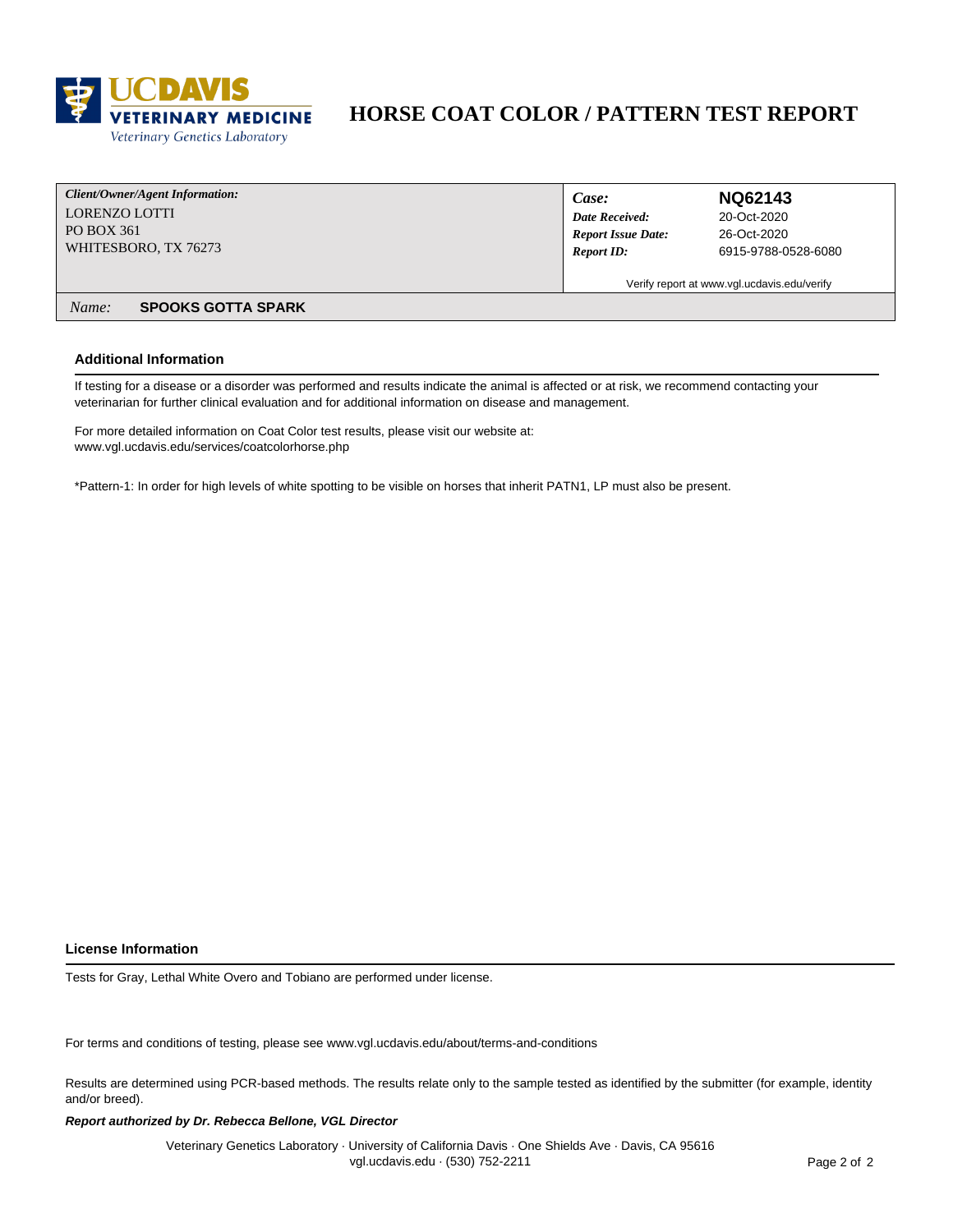

# EQUINE DISEASE PANEL TEST REPORT

### **Provided Information:**

**SPOOKS GOTTA SPARK** Name:

5604184 Registration:

Case: **Date Received: Report Issue Date: Report ID:** 

### **NQ62143**

20-Oct-2020 26-Oct-2020 6821-0897-8621-4164

Verify report at www.vgl.ucdavis.edu/verify

DOB: 05/23/2013 Sex: Stallion Breed: Quarter Horse

| <b>RESULT</b>                                                   |     | <b>INTERPRETATION</b>                                                                                                    |  |  |
|-----------------------------------------------------------------|-----|--------------------------------------------------------------------------------------------------------------------------|--|--|
| <b>Glycogen Branching</b><br><b>Enzyme Deficiency (GBED)</b>    | N/N | Normal - Does not possess the disease-causing GBED gene                                                                  |  |  |
| Hereditary Equine Regional<br>Dermal Asthenia (HERDA)           | N/N | Normal - horse does not have the HERDA gene                                                                              |  |  |
| <b>Hyperkalemic Periodic</b><br>Paralysis (HYPP)                | N/N | Normal - Does not possess the disease-causing HYPP gene                                                                  |  |  |
| <b>IMM and MYH1 Myopathy</b>                                    | N/N | No copies of the MYHM mutation. Horse does not have increased susceptibility for IMM or nonexertional<br>rhabdomyolysis. |  |  |
| <b>Malignant Hyperthermia</b><br>(MH)                           | N/N | Normal - horse does not have the MH gene                                                                                 |  |  |
| <b>Polysaccharide Storage</b><br><b>Myopathy Type 1 (PSSM1)</b> | N/N | Normal - horse does not have the PSSM1 gene                                                                              |  |  |